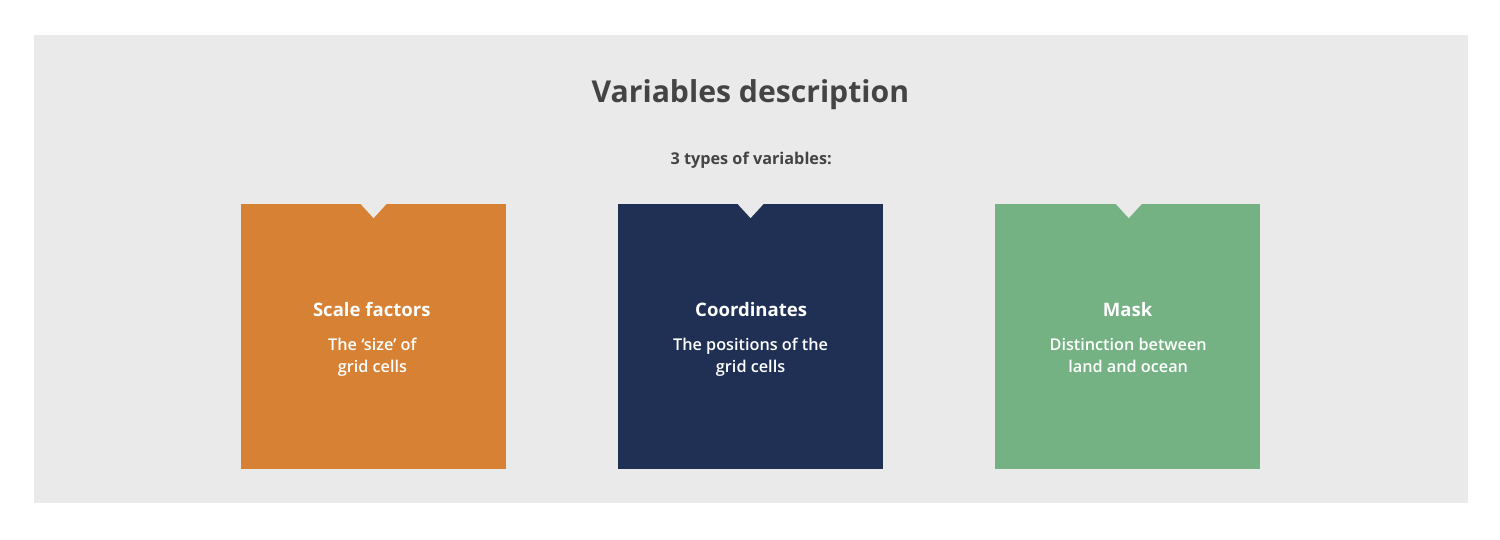# **Available files and variables**

**Product on native grid (PGN):**

**Scales factors variables: e1t,e2t, e1u, e2u,.. Coordinate variables: glamt, gphit, glamu,… « mesh\_hgr.nc » (horizontal )**

**« mesh\_zgr.nc » (vertical )**

**« mask.nc »** 

 **Land-ocean mask: tmask,umask, vmask**

- 
- 
- 
- 
- 
- 
- 
- 

**Scales factors variables: e3t,…** 

**Coordinate variables: gdept, gdepw,…**

**Product on standard grid (PGS):**

**Scales factors variables: e1t,e2t,e3t Coordinate variables: longitude, latitude, depth « XXX\_coordinates.nc »**

> **« XXX\_mask\_bathy.nc » Land-ocean mask: mask**

**NEMO ocean code reference manual**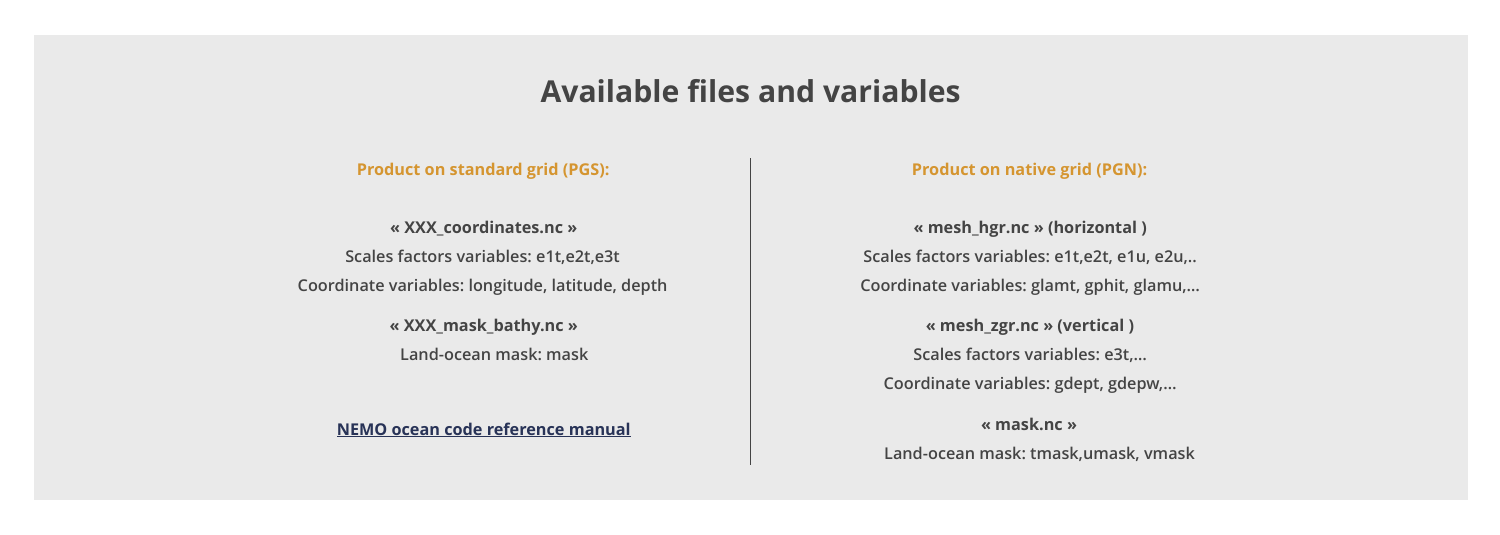# **Horizontal grid cell description**

**The variables are all centered on the grid cell center**

**X**



**The variables are not all centered on the grid cell center T: temperature, salinity, sea ice parameters U : zonal velocity V : meridional velocity**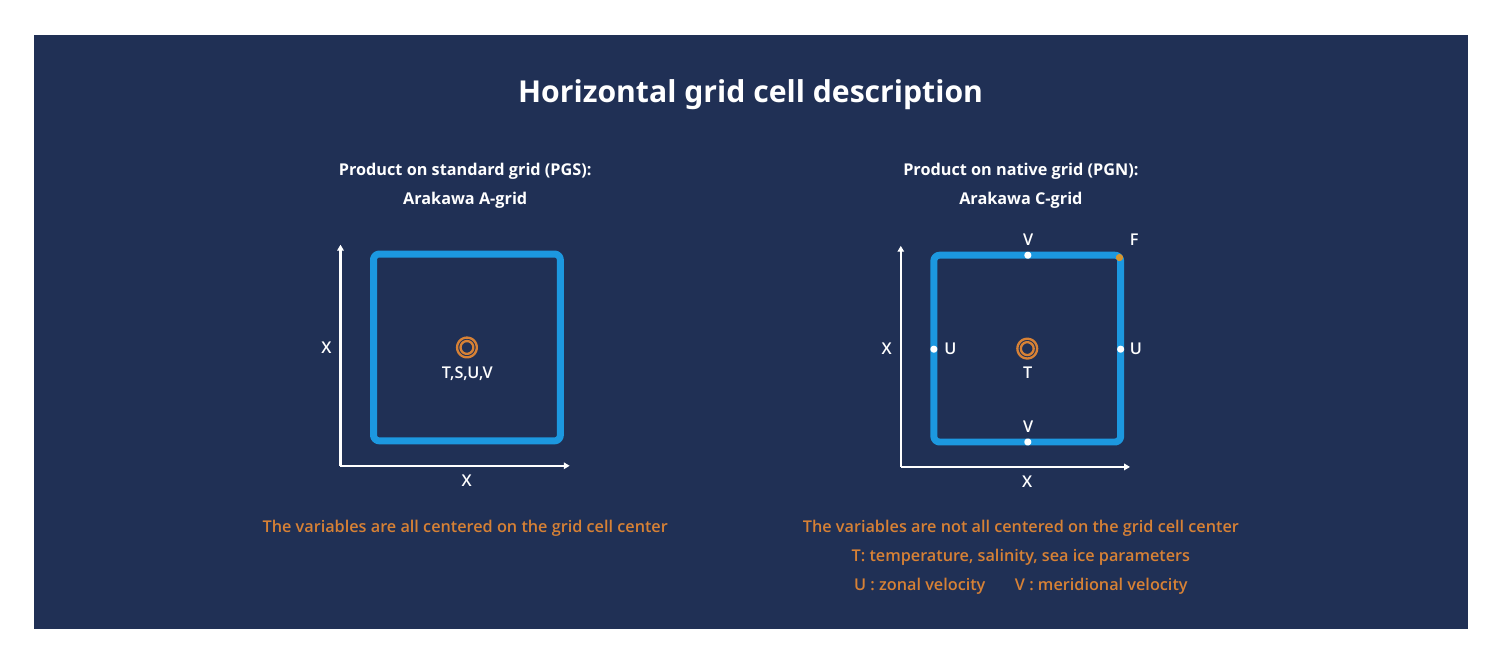## **Horizontal coordinates**

**On set of longitudes/latitudes for grid cells center**

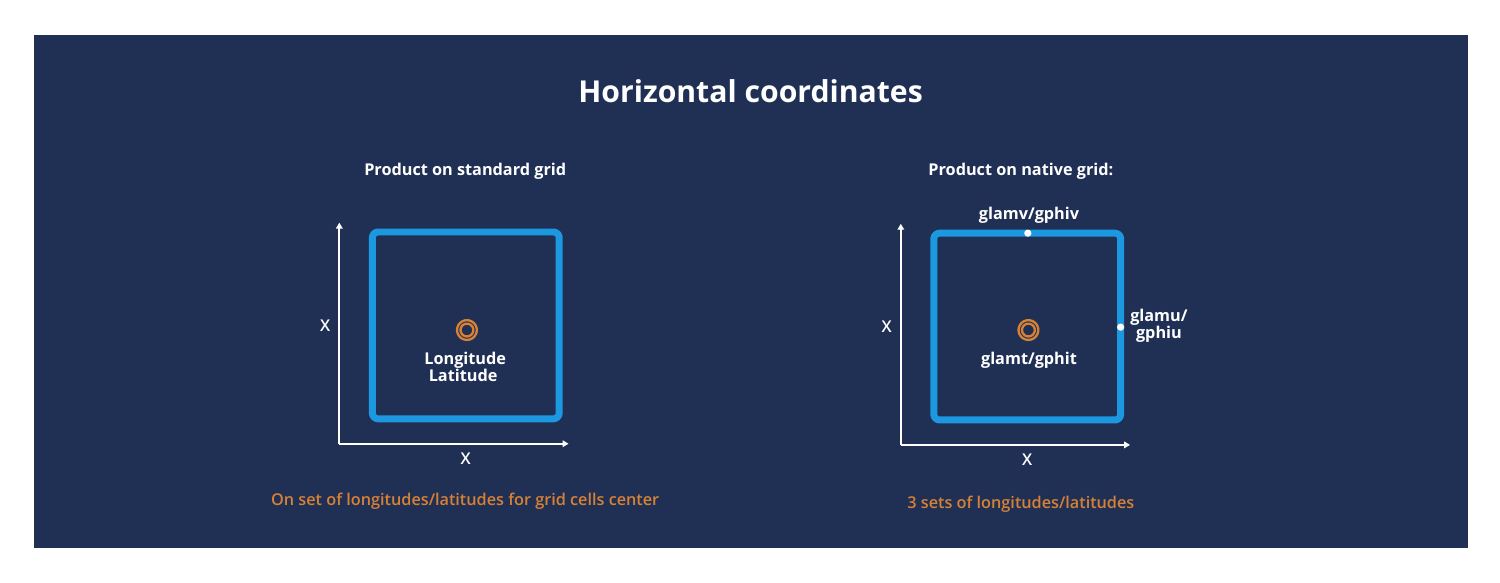## **Horizontal scale factors**

## **Product on standard grid (PGS)**



## **Product on native grid (PGN):**



**Scale factors: « enx » where: n=1 for a size in the zonal direction n=2 for a size in the meridional direction where: x=T,U,V : the intervale is centered on 'x'**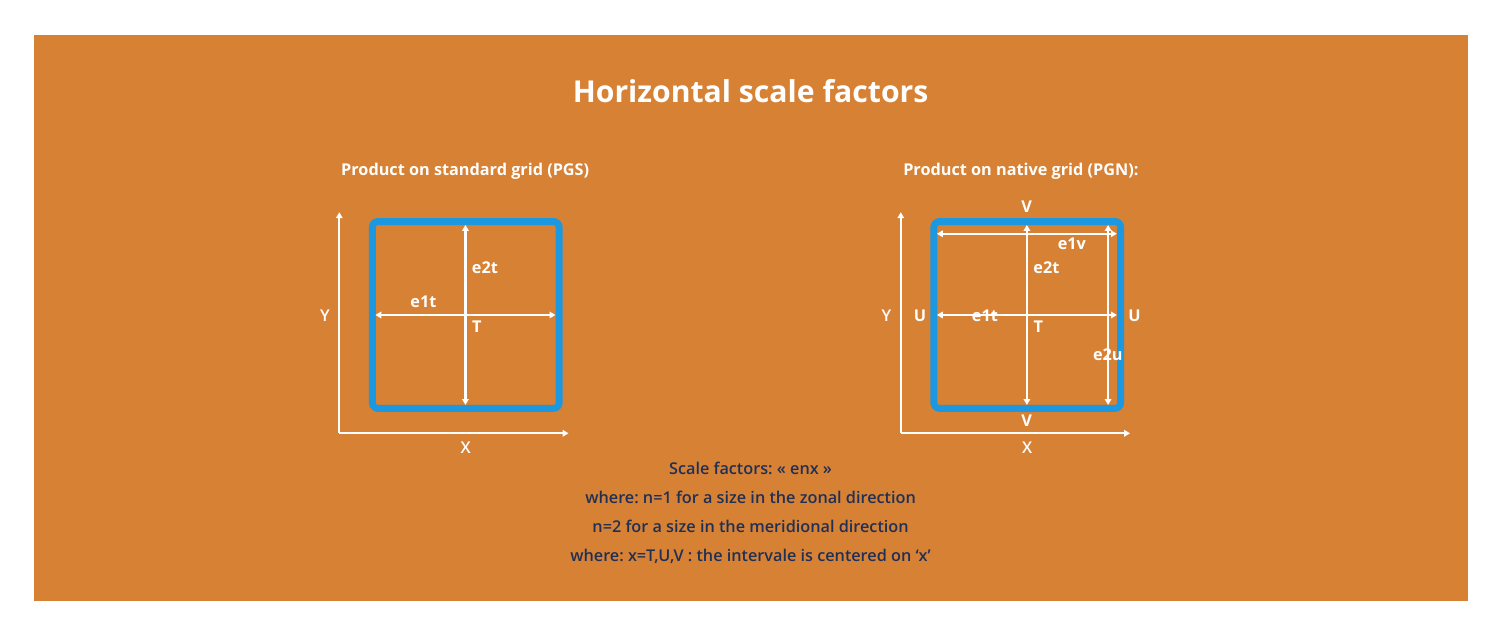# **Vertical Z-grid description**

**Be careful:** 

**In NEMO OGCM, depth are defined with an analytical function and vertical scale factors are defined with its derived function.** 



**That's why: e3t(k) =/ gdepw(k+1) - gdepw(k) AND e3w(k) =/ gdept(k+1) - gdept(k)**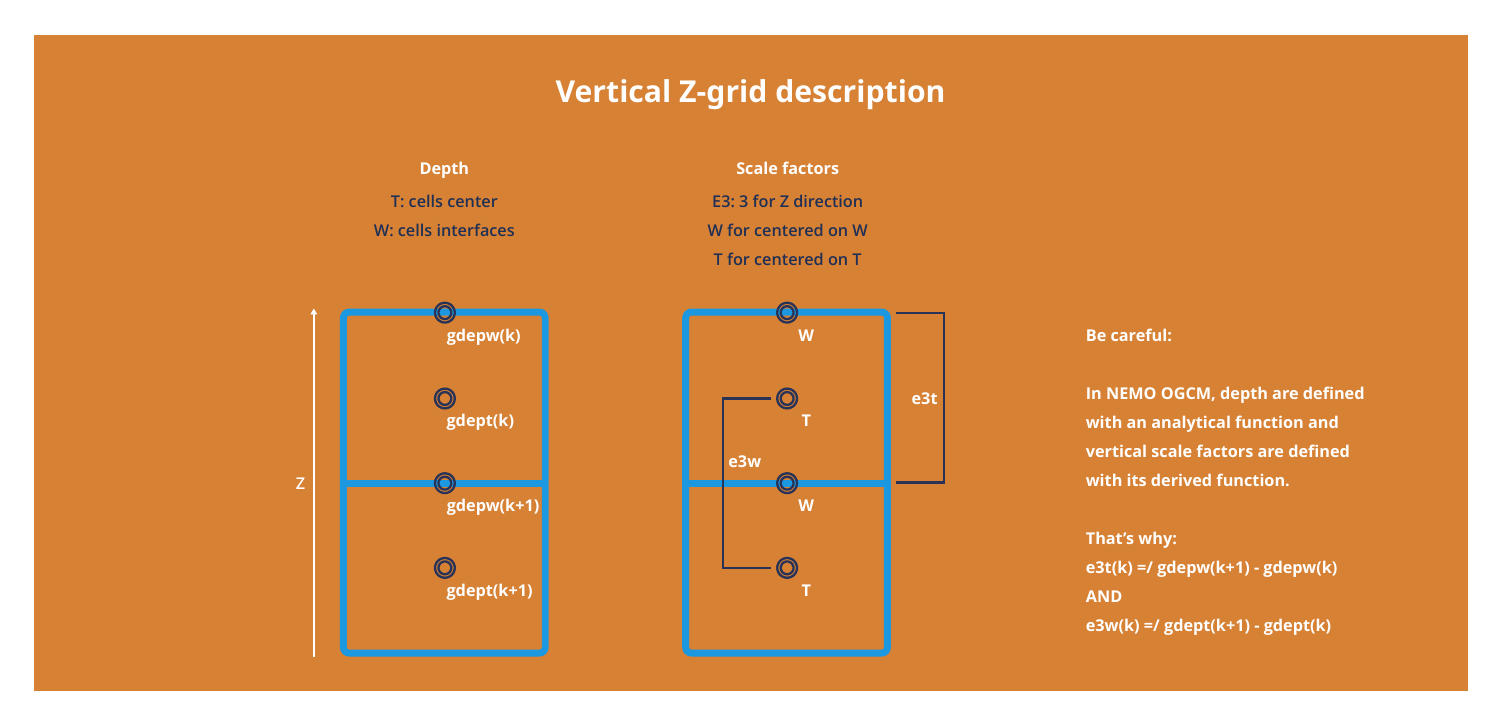# **Vertical Z-grid**

**Product on standard grid: Uses a Z vertical grid**

**All the points have the same vertical grid**



**O** Real Bathymetrie

**Product on native grid: Uses a ZPS vertical grid**

**All the points have the same vertical grid** 

**BUT** 

- **the last ocean level is adapted to the bathymetrie**
- **So its thickness is different compare to the others at the** 
	- **same level**

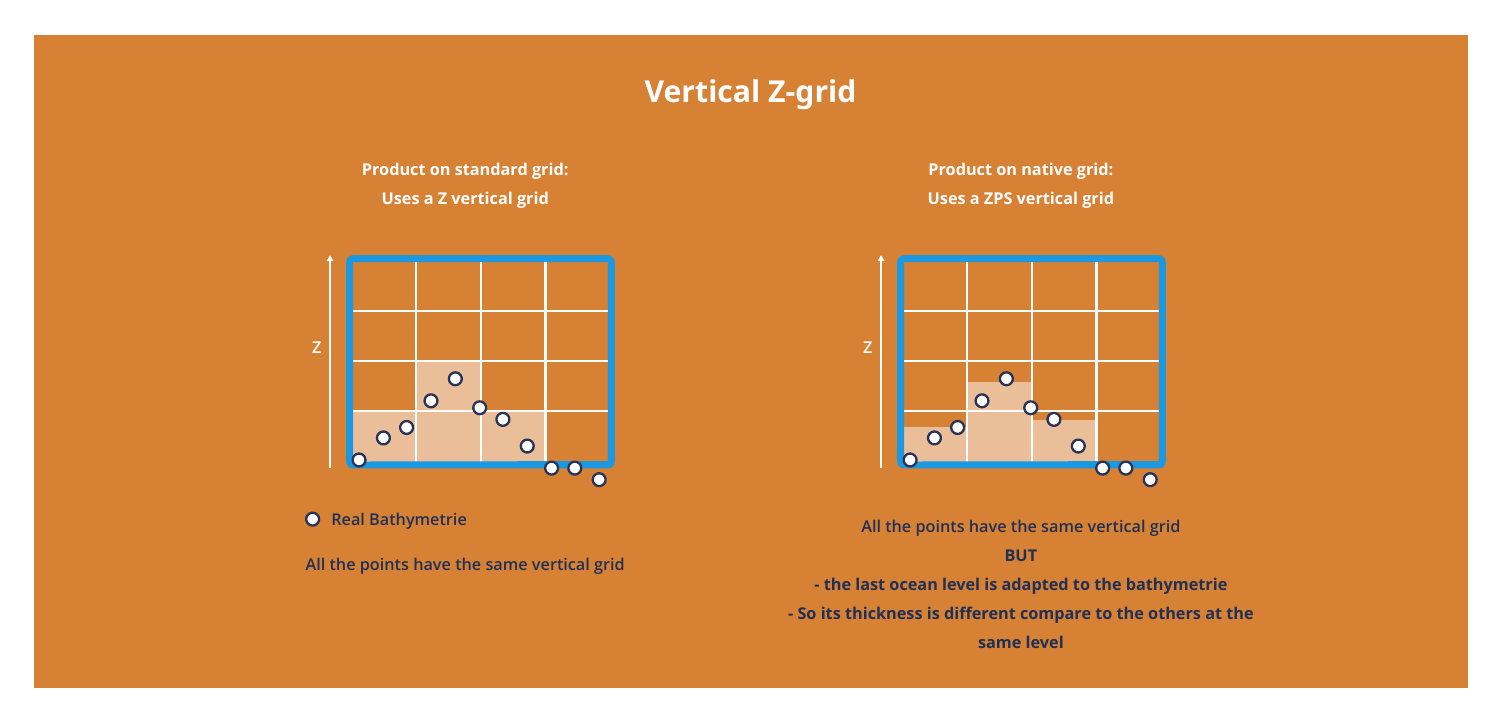# **Vertical scale factors or depth reconstruction: Z vertical grid (PGS) case**

**domain size: jpi,jpj,jpk ( X,Y,Z directions) -Read depth in static file: 1D vertical scale factor profil -declare a 3D array for vertical scale factors: depth3d(jpi,jpj,jpk)**

**-implementation: DO ji=1,jpi ! Loop in X direction DO jj=1,jpj ! Loop in Y direction Apply the 1d profile depth3d(ji,jj,1:jpk)=depth(1:jpk) END DO END DO**

### **Example:**

**All the points have the same vertical grid So the 1D vertical depth profile can be applied for all points from horizontal grid to reconstruct 3D depth.**

**depth are the 1D vertical depths at T points**

**e3t are 3D scale factors**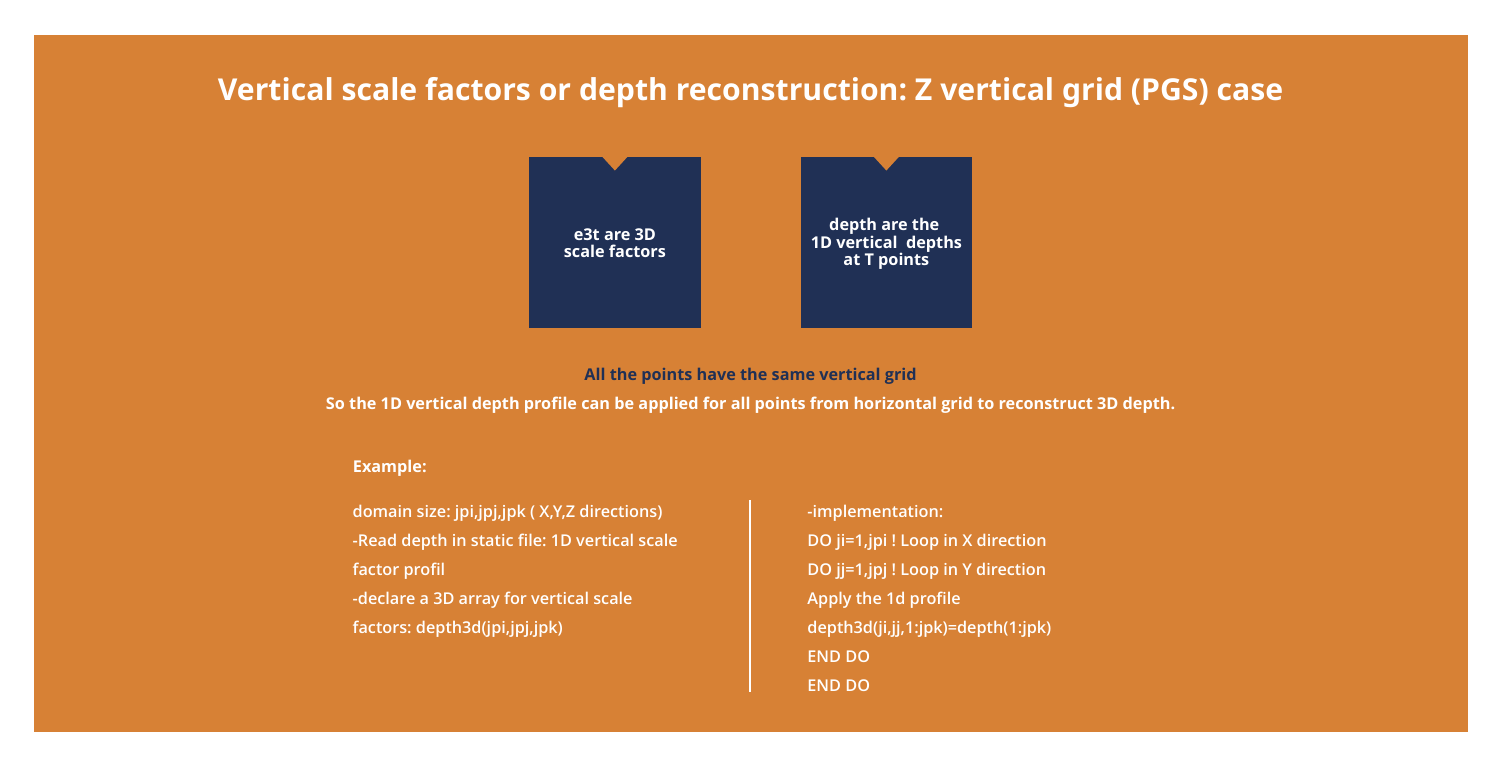# **Vertical scale factors or depth reconstruction: ZPS vertical grid (PGN) case**

**All the points don't have the same vertical grid** 

**The 1D vertical scale factor profils and depth are applied for all points from horizontal grid to reconstruct 3D scale factors and depth AND we apply a correction to the last ocean ( identified by mbathy ) with the e3t\_ps, e3w\_ps, hdept, hdepw.**

> **domain size: jpi,jpj,jpk ( X,Y,Z directions) -Read e3t\_1d in static file: 1D vertical scale factor profil**

**-read mbathy: the last ocean cell level -read e3t\_ps: the last ocean cell thickness -declare a 3D array for vertical scale factors: e3t(jpi,jpj,jpk)**

**-implementation:** 

**DO ji=1,jpi ! Loop in X direction DO jj=1,jpj ! Loop in Y direction e3t(ji,jj,1:jpk)=e3t\_1d(1:jpk). Apply the 1d profile e3w(ji,jj,1:jpk)=ewt\_1d(1:jpk) Apply the 1d profile ik=mbathy(ji,jj) Last ocean cell level IF(ik .GE. 1 )THEN where we are on ocean and not on land e3t(ji,jj,ik)=e3t\_ps(ji,jj) apply the correction e3w(ji,jj,ik+1)=e3t\_ps(ji,jj) apply the correction END IF END DO END DO**

### **Example:**

**horizontal 2D arrays containing the scale factors at the last ocean level for each point of the horizontal grid**

### **e3t\_ps, e3w\_ps:**

**horizontal 2D arrays containing the depth at the last ocean level for each point of the horizontal grid**

- 
- 
- 
- 
- 
- 
- 

## **hdept, hdepw:**

**the 1D vertical scales factors at T and W points**

**e3t\_1d and e3w\_1d:**

**an horizontal 2D array containing the last ocean level at each point of the horizontal grid**

### **mbathy:**

**the 1D vertical depths at T and W points**

**gdept\_1d and gdepw\_1d:**